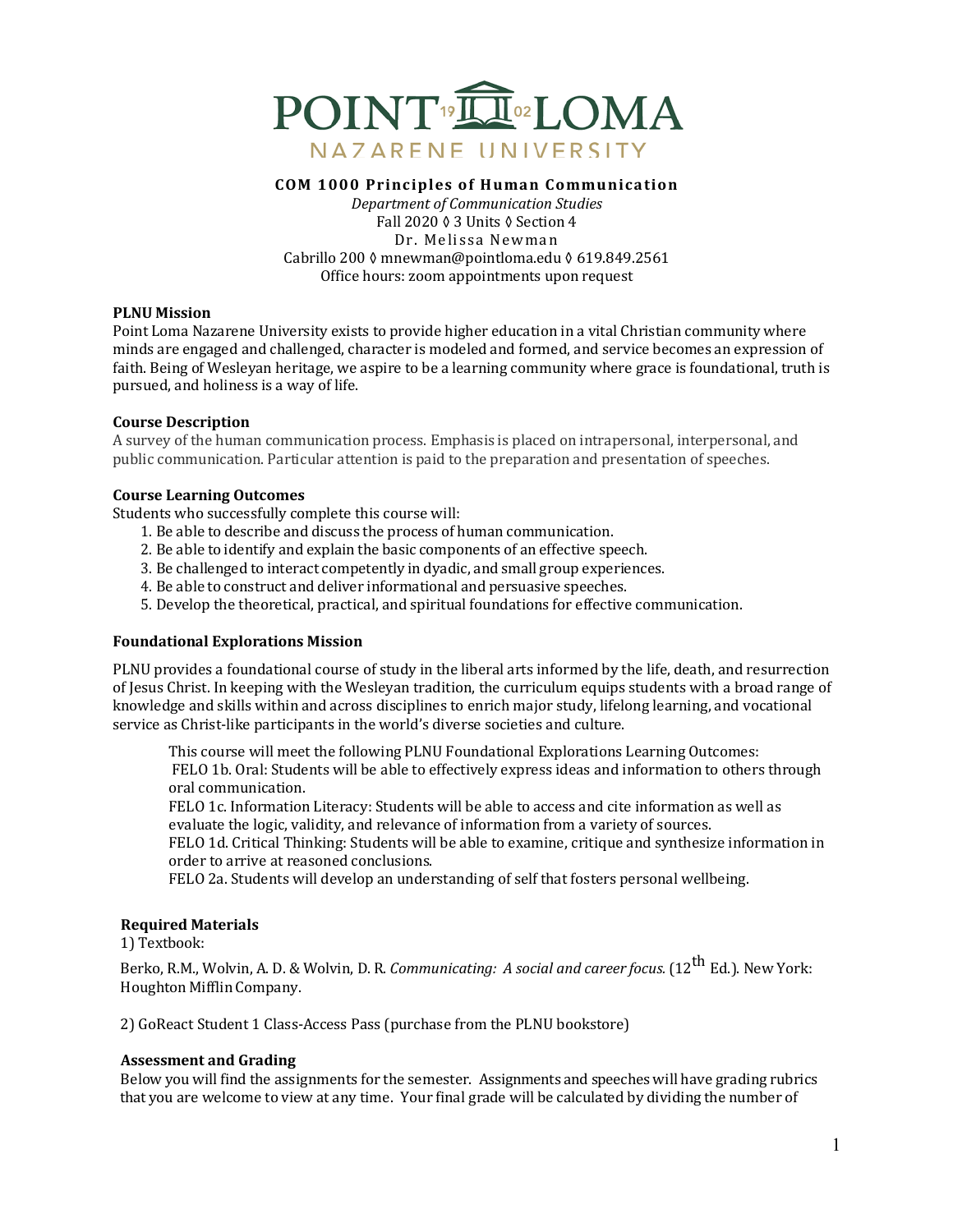points you earn by the total number of points at the end of the semester. Here are the categories of assessment (see Canvas for the points possible):

- Speeches: Intro Speech, Informative Speech\*, Persuasive Speech\*
- Outlines: Informative Outline (rough draft and final), Persuasive Outline (rough draft and final),
- Assignments: Interactive Lessons, Research Assignments, Peer Feedback, Library Guide, Speech Analysis Journals, Collaborative work and personal reflection journals
- Ouizzes within Interactive Lessons
- Exams over course material

\*The course requires 2 major speeches this semester (informative & persuasive); in order to pass the class, you must submit both speeches. *Students who do not submit both speeches will receive an "F" grade for the course.*

**Grade Scale** (with corresponding adjectives to help you frame the kind of work that must be done for the associate grade)

A- = 90-92%; A = 93-100%: Excellent *(zoom attendance, superior, exceptional, superlative paper and tests; engaged in online discussions, etc. Comprehensive excellence is needed for a superlative grade in this course*. )

B- = 80-82%; B = 83-87%; B+ = 88-89%: Above average

 $C - 70-72\%$ ;  $C = 73-77\%$ ;  $C + 78-79\%$ : Average (*mediocre, commonplace, ordinary, passable, fair, midpoint between extremes of excellence and failure.)* 

D- =  $60-63\%$ ; D =  $64-67\%$ ; D+ =  $68-69\%$ : Below average

F = 59% and below: Failure (*omission or lack of satisfactory performance of action or task, inadequate, impassable, etc.)*

## **Method of Instruction/Course Norms**

- 1. Attendance will be determined by zoom class attendance, threaded discussions, quizzes and collaborative assignments provided in each session.
- 2. Students shall follow the Zoom Etiquette norms provided in Canvas.
- 3. In order to pass the class, students must submit an informative speech and a persuasive speech.
- 4. All written work must be typed, and attention should be paid to form (including grammar, punctuation, spelling, and general appearance) as well as content.
- 5. Students may use their textbooks and notes on quizzes and tests, but they may not work with other students to complete the assessments. Collusion is a form of cheating and will result in a failing grade.
- 6. Late work will be accepted with a point reduction for *one week*.
- 7. For the course discussion boards, students must make an initial post to each threaded discussion and make at least two comments to another student's thread. Responses to threaded discussions are meant to be a conversational. This means the content should be more than simple agreement. A good response would show insight into the question or prompt and also create the potential for more discussion. Students will not receive credit for the threaded discussions if they do not participate in the threaded discussions at the designated time.
- 8. Integrity is of great importance. Plagiarism of any sort will not be tolerated and will result in a grade of "F" for the project and possibly the course.
- 9. Please check your PLNU email account daily. This is the way that I will most frequently communicate with you outside of class, and it's also the way the university distributes important information.
- 10. The subject librarian for Communication, Anne-Elizabeth Powell, is available to help you with planning and organizing your research, as well as locating resources for your class assignments. She can be reached at apowell@pointloma.edu or 619-849-2208.
- 11. We will not maintain an "always on" mentality as it's not a sustainable way to conduct our work this semester. To that end, I am committed to responding to emails within 24 hours (and on Mondays for emails sent to me Fri-Sun).
- 12. This syllabus serves as the contract between the students and professor. Your continued enrollment in the course serves as agreement to abide by the policies and information set forth here. Please do not expect exceptions to be made for you.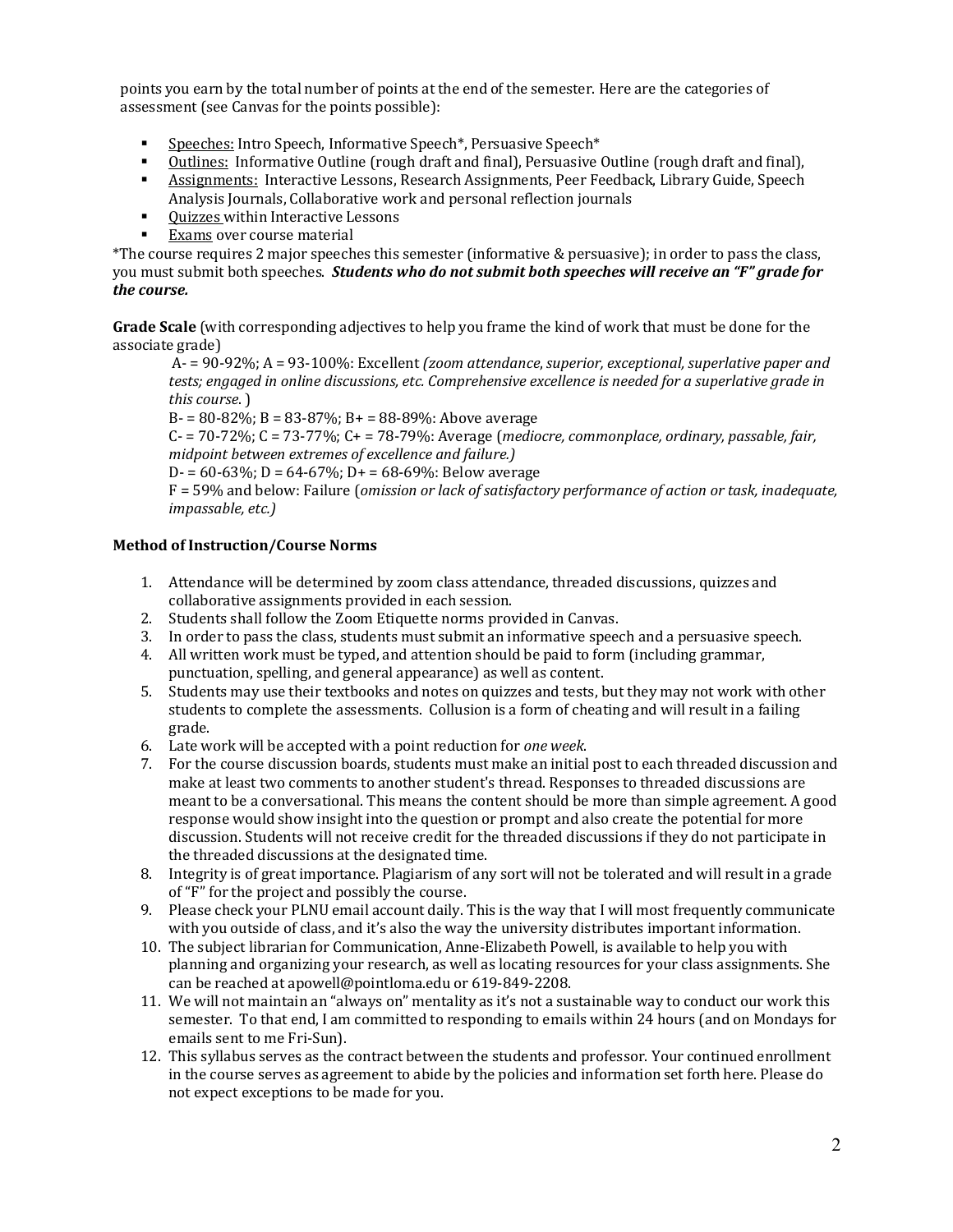# **Course Schedule**

*Please note, our Course Learning Outcomes for all of our assignments are listed in the Course Overview in each* weekly module. Also, this schedule may change depending on our circumstances. Any changes will be posted on Canvas and announced during zoom class. Rest assured, I will not spring any new assignments or work on you at the last minute.

| <b>Date</b>              | Plan                                                                 | Work to be completed during the date<br>specified:                                                                                                                                        |
|--------------------------|----------------------------------------------------------------------|-------------------------------------------------------------------------------------------------------------------------------------------------------------------------------------------|
| Week 1<br>Aug 17-23      | <b>Course Introduction &amp; Expectations</b><br>Zoom class 8/18     | Read chapter 1<br>Journal Reflection #1<br><b>Attend Zoom Class</b><br>Post on Discussion Board (DB)<br><b>Interactive Lesson</b><br>Collaborative Work on DB<br><b>Vocabulary Review</b> |
| Week 2<br>Aug 24-30      | The Human Communication Process<br>(Chapter 1)<br>Zoom class 8/25    | <b>Interactive Lesson</b><br>Collaborative Work-Types of<br>Communication<br>Post on Discussion Board (DB)<br>Vocabulary Review<br>Read chapter 2                                         |
| Week 3<br>Aug 31- Sept 6 | Foundations of Verbal Communication<br>(Chapter 2)<br>Zoom class 9/1 | Read chapter 3<br>Post on Discussion Board (DB)<br><b>Interactive Lesson</b><br><b>Collaborative Work</b><br><b>Vocabulary Review</b>                                                     |
| Week 4<br>Sept 7-13      | Nonverbal Communication<br>Zoom class 9/8                            | Read chapter 4<br>Post on Discussion Board (DB)<br><b>Interactive Lesson</b><br><b>Collaborative Work</b><br>Vocabulary Review                                                            |
| Week 5<br>Sept 14-20     | Listening<br>Zoom class 9/15                                         | Read chapter 5<br>Post on Discussion Board (DB)<br><b>Interactive Lesson</b><br><b>Collaborative Work</b><br>Listening with Empathy Assignment<br>Vocabulary Review                       |
| Week 6<br>Sept 21-27     | The Self and Perception<br>Zoom class 9/22                           | <b>Vocabulary Review</b><br>Post on Discussion Board (DB)<br><b>Interactive Lesson</b><br><b>Collaborative Work</b><br>Journal Reflection #2<br>Vocabulary Review<br>Study for Exam 1     |
| Week 7<br>Sept 28-Oct 4  | Exam 1<br><b>Speech Anxiety</b><br>Zoom class 9/29                   | <b>Speech Anxiety Assignment</b><br>Read chapters 11 & 12<br><b>Interactive Lesson</b><br>Collaborative Work                                                                              |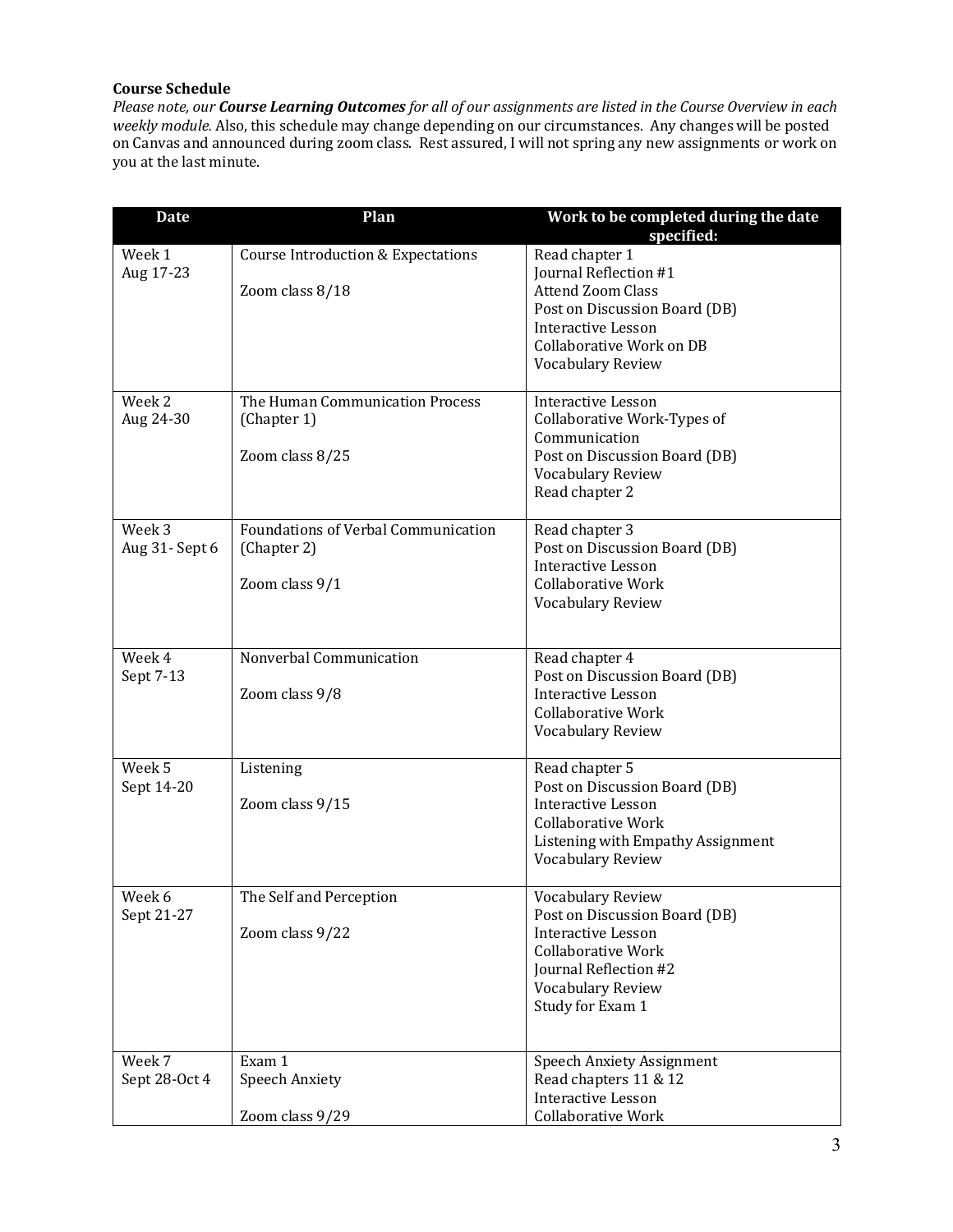|                         |                                                                                           | Take exam 1                                                                                                                                            |
|-------------------------|-------------------------------------------------------------------------------------------|--------------------------------------------------------------------------------------------------------------------------------------------------------|
| Week 8<br>Oct 5-11      | Planning the Message & Developing the<br>Message<br>Zoom class 10/6                       | Library Guide Assignment<br>Vocabulary Review<br>Read chapters 13 & 14<br><b>Interactive Lesson</b>                                                    |
|                         |                                                                                           | <b>Collaborative Work</b>                                                                                                                              |
| Week 9<br>Oct 12-18     | Structuring the Message & Presenting the<br>Message<br>Zoom class 10/13                   | Begin Informative Speech Outline<br><b>Interactive Lesson</b><br><b>Collaborative Work</b>                                                             |
| Week 10<br>Oct 19-25    | <b>Informative Speaking</b><br>Zoom class 10/20                                           | Write informative speech outline<br><b>Interactive Lesson</b><br><b>Collaborative Work</b>                                                             |
| Week 11<br>Oct 26-Nov 1 | <b>Informative Speaking</b><br>Zoom class 10/27                                           | Post Informative Speech<br>Read chapters 6 & 7<br>Journal Reflection #3<br>Peer review<br>Interactive Lesson<br><b>Collaborative Work</b>              |
| Week 12<br>Nov 2-8      | <b>Interpersonal Communication &amp; Conflict</b><br>Management Skills<br>Zoom class 11/3 | Read chapters 9 & 10<br><b>Vocabulary Review</b><br><b>Interactive Lesson</b><br><b>Collaborative Work</b>                                             |
| Week 13<br>Nov 9-15     | <b>Communicating in Groups</b><br>Exam 2<br>Zoom class 11/10                              | Read Chapter 16<br>Vocabulary Review<br><b>Interactive Lesson</b><br><b>Collaborative Work</b><br>Persuasive Speech Research Assignment<br>Take Exam 2 |
| Week 14<br>Nov 16-22    | Persuasive Speaking<br>Zoom class 11/17                                                   | <b>Interactive Lesson</b><br><b>Collaborative Work</b><br>Write your persuasive speech outline                                                         |
| Week 15<br>Nov 23-24    | Persuasive Speaking<br>Zoom class 11/24                                                   | Post your persuasive speech<br>Journal Reflection #4<br><b>Interactive Lesson</b><br><b>Collaborative Work</b>                                         |
| Week 16<br>Nov 30-Dec 6 | <b>Finals Week</b><br>Exam 3                                                              | Take the last test and wrap up the course<br>work!                                                                                                     |
|                         | Zoom class 11/30                                                                          | <b>Course Evaluation</b>                                                                                                                               |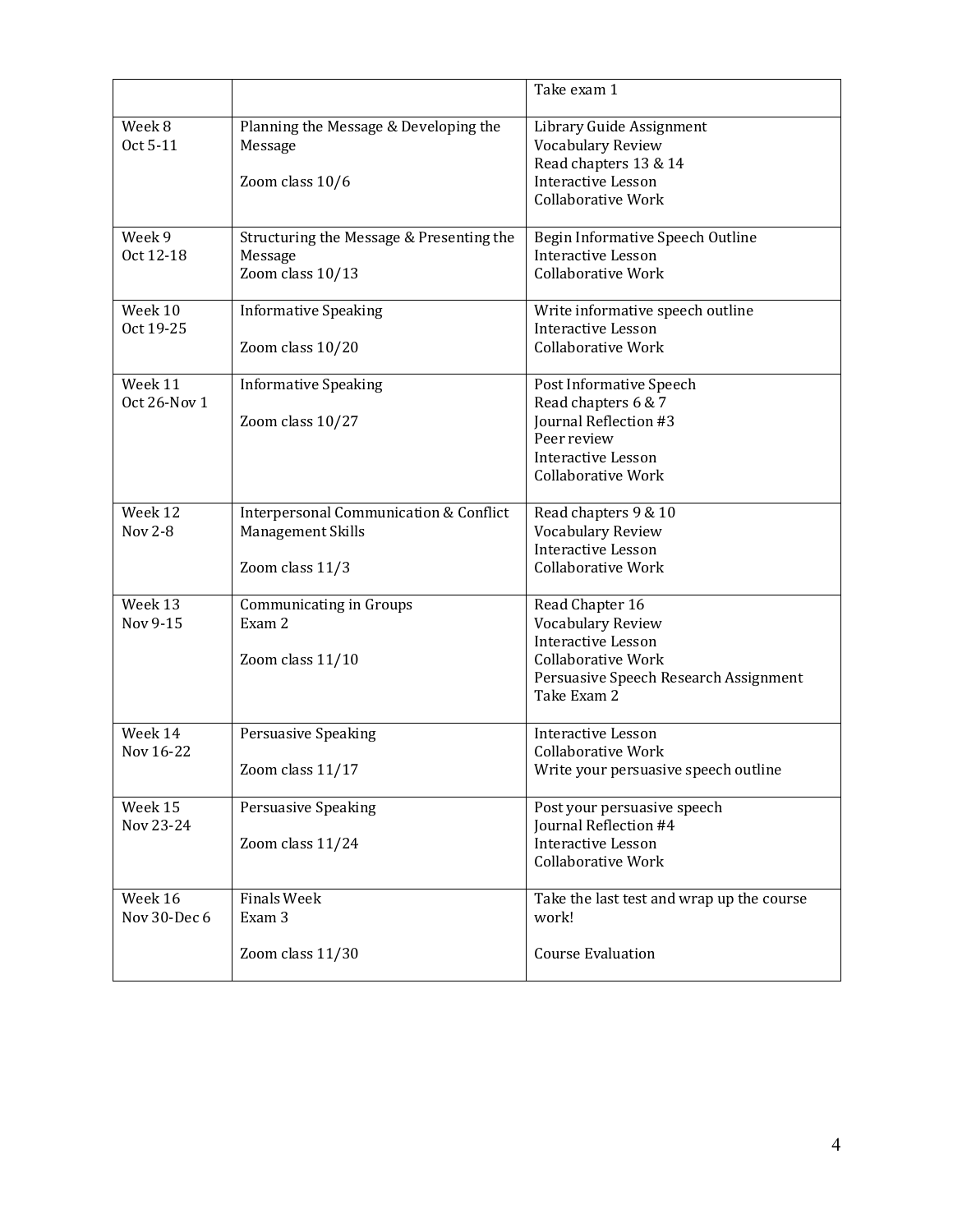## **University Notifications**

## *Attendance & Participation*

Regular and punctual attendance at all classes is considered essential to optimum academic achievement. If the student is absent from more than 10 percent of class meetings (including online sessions), the faculty member has the option of filing a written report which may result in de-enrollment. If the absences exceed 20 percent, the student may be de-enrolled without notice. If the date of de-enrollment is past the last date to withdraw from a class, the student will be assigned a grade of W or WF consistent with university policy in the grading section of the catalog. For further information please reference the Academic Policies in the academic catalog.

## *Course Credit Hour Information*

In the interest of providing sufficient time to accomplish the stated Course Learning Outcomes, this class meets the PLNU credit hour policy for a 3-unit class delivered over 15 weeks. It is anticipated that students will spend a minimum of 37.5 participation hours per credit hour on their coursework. For this course, students will spend an estimated 113 total hours meeting the course learning outcomes. The time estimations are provided in the Canvas modules.

## *State Authorization*

State authorization is a formal determination by a state that Point Loma Nazarene University is approved to conduct activities regulated by that state. In certain states outside California, Point Loma Nazarene University is not authorized to enroll online (distance education) students. If a student moves to another state after admission to the program and/or enrollment in an online course, continuation within the program and/or course will depend on whether Point Loma Nazarene University is authorized to offer distance education courses in that state. It is the student's responsibility to notify the institution of any change in his or her physical location. Refer to the map on State Authorization to view which states allow online (distance education) outside of California.

# *Incompletes and Late Assignments*

All assignments are to be submitted/turned in by the beginning of the class session when they are due including assignments posted in Canvas. Incompletes will only be assigned in extremely unusual circumstances.

# *PLNU Copyright Policy*

Point Loma Nazarene University, as a non-profit educational institution, is entitled by law to use materials protected by the US Copyright Act for classroom education. Any use of those materials outside the class may violate the law.

# *PLNU Academic Honesty Policy*

Students should demonstrate academic honesty by doing original work and by giving appropriate credit to the ideas of others. Academic dishonesty is the act of presenting information, ideas, and/or concepts as one's own when in reality they are the results of another person's creativity and effort. A faculty member who believes a situation involving academic dishonesty has been detected may assign a failing grade for that assignment or examination, or, depending on the seriousness of the offense, for the course. Faculty should follow and students may appeal using the procedure in the university Catalog. See Academic Policies for definitions of kinds of academic dishonesty and for further policy information.

## *PLNU Academic Accommodations Policy*

While all students are expected to meet the minimum standards for completion of this course as established by the instructor, students with disabilities may require academic adjustments, modifications or auxiliary aids/services. At Point Loma Nazarene University (PLNU), these students are requested to register with the Disability Resource Center (DRC), located in the Bond Academic Center (DRC@pointloma.edu or 619-849-2486). The DRC's policies and procedures for assisting such students in the development of an appropriate academic adjustment plan (AP) allows PLNU to comply with Section 504 of the Rehabilitation Act and the Americans with Disabilities Act. Section 504 prohibits discrimination against students with special needs and